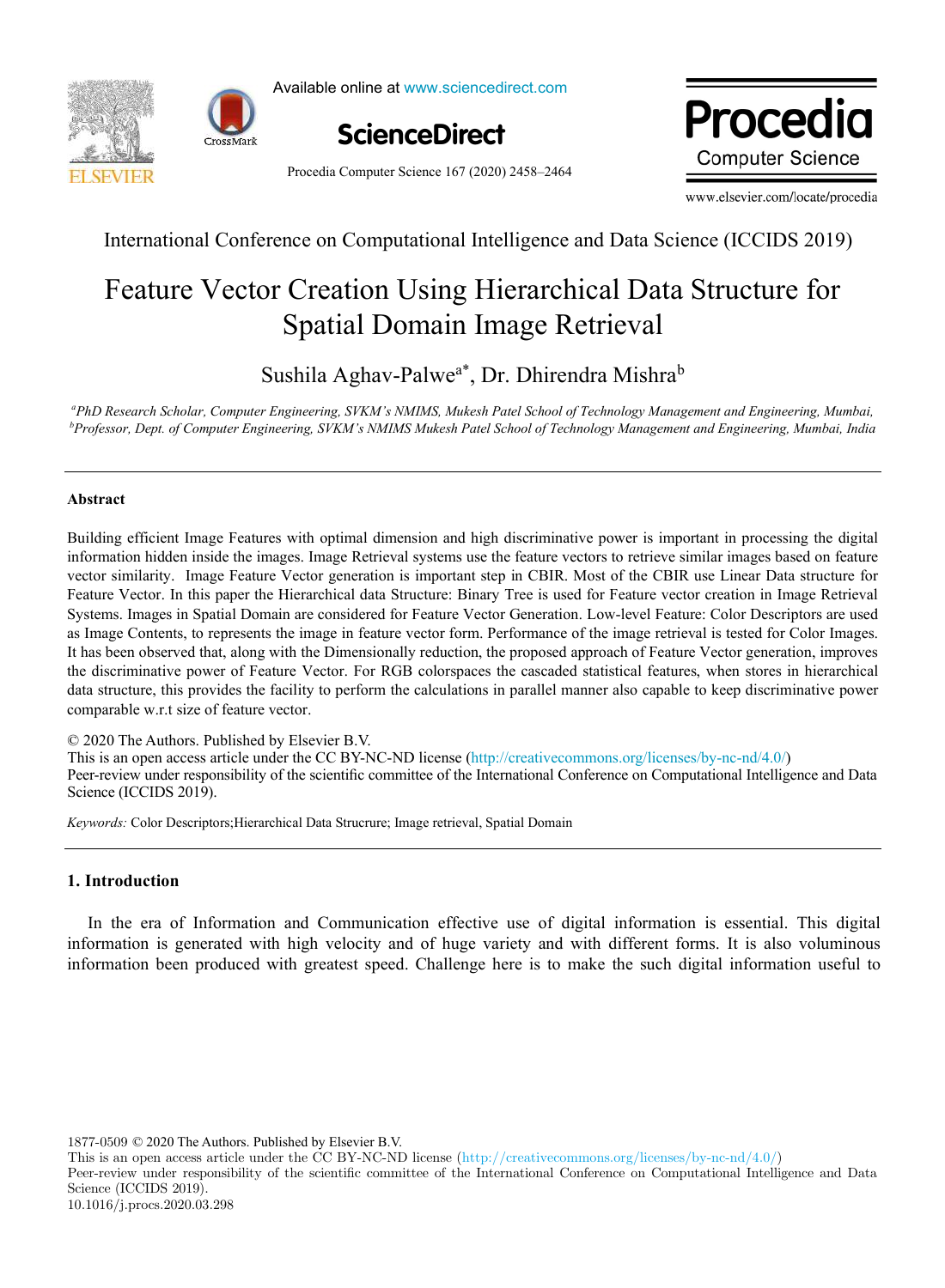solve diverse real-life problems. This digital information is available in many forms, ranging from simple text to complex charts/graphs. Various real-life problem faces need of digital information such as Agriculture, Medicine, Sports, Education, Art, Economics, Politics, Pharmaceutical etc. Digital information available in different form needs different type of processing approach. Text information available from many information sources can be processed using different text features, corpus matching, term frequency-inverse document frequency, topic modelling approaches etc. In text processing Text is considered as feature of that information. Text features are focused for text information processing. Digital Information is also available in Image form. Image information id useful in many applications like forensic, agriculture, art-design, medical, social media etc. Image Information processing is little complex than the text processing as there are no direct features available for processing of this information. So, feature engineering in Image processing is important and crucial step.

Building efficient Image Features with optimal dimension and high discriminative power is important in processing the digital information hidden inside the images. Content based Image Retrieval systems these feature vectors to retrieve similar images based on feature vector similarity [1][2][12][14]. Image Feature Vector generation is important step in CBIR.

#### *1.1. Content Based Image Retrieval*

Content based image retrieval systems helps to similar images based on their content similarity. In turn these systems are helpful in information retrieval from images. Required information need to be inputted in image format as a query, and CBIR returns all similar images of that query[11][16]. As shown in Fig. 1 Content based Images take input in terms of Images, so these systems are also called as query by example. Contents of the images are important and retrieved as image feature vector. These feature vectors are used for finding similar image from database.

Image Corpus is stored as collection of feature vectors of images. Each Feature Vector represents a unique image, created using a uniform feature engineering approach. Image, when taken as input to CBIR system, converted in feature vector by following same feature engineering approach, which has been considered for corpus



Fig. 1 CBIR System

#### *1.2. Image Representation Using Features*

All Information in the Images are represented in terms of Image Features. Each image feature represents a unique image, which is are created using Image Contents. Image contents are Image characteristics those are used to synthesize image information. Image Features are divided broadly in two types: Low level features and High-Level Feature.[19][20] Low Level Features usually use very compact knowledge about the image contents. Low Level Feature Processing methods often includes image compression, pre-processing methods for noise filtering, edge extraction and image sharpening. Low Level features are extracted using low level image contents such as Colour, Texture and Shape. High Level features are extracted using High Level(superficial) image contents such as Objects in the Image, of which low level features are core part.

#### *1.3. Low Level Image Feature Extraction*

Most low-level feature retrieval and processing methods are being used from decades. Recent research is trying to find more efficient and more general algorithms for low level feature retrieval and processing and to implement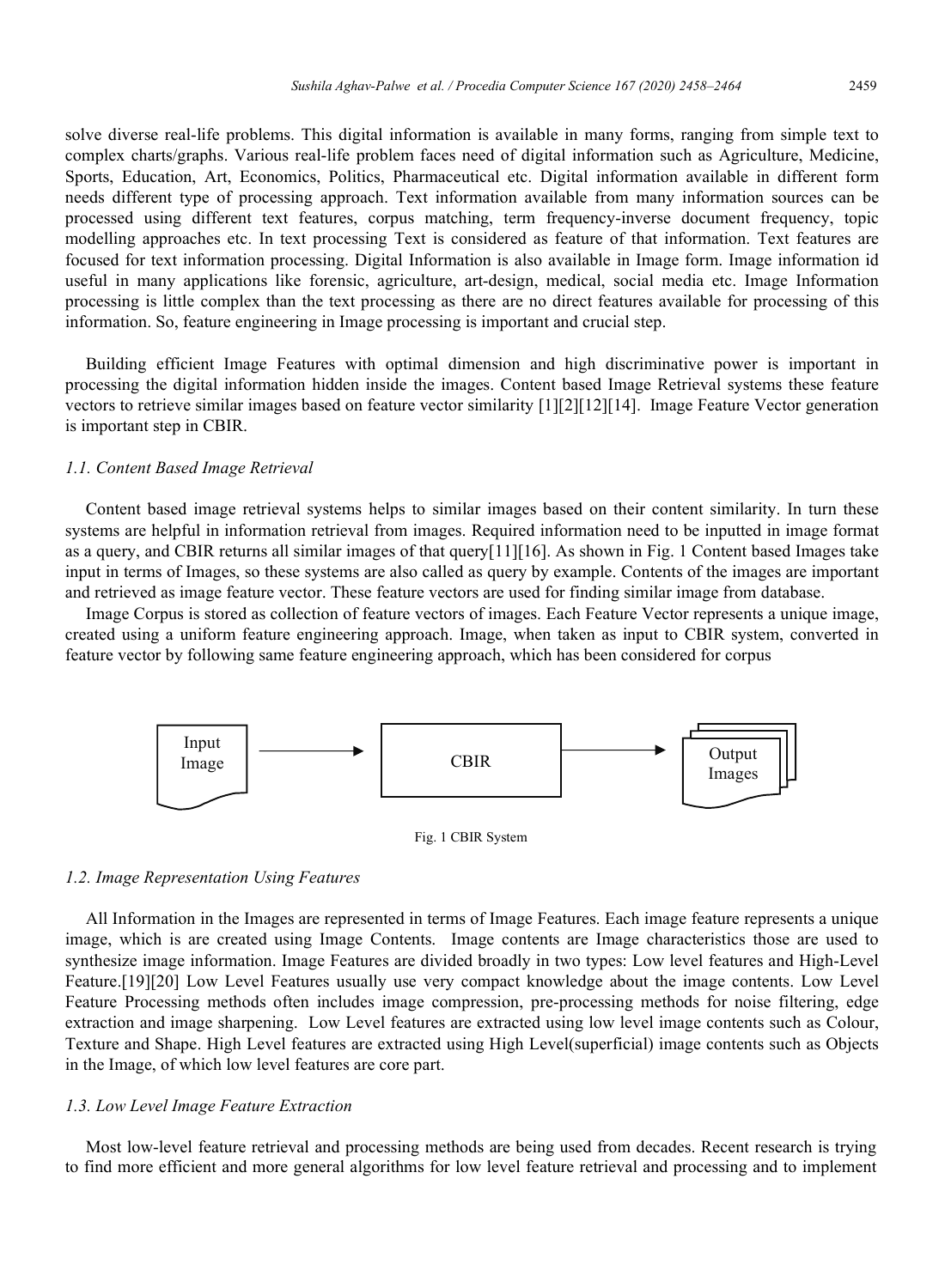them which enables parallel processing of such feature vectors to ease the enormous computational loads of operations conducted on image data sets.

#### 2. Spatial Domain Feature extraction

#### *2.1. Low-Level Features: Color Descriptor*

In Literature[1-6][18][19][20], various methods for low level feature: color is discussed. Many attempts were made towards the improvisation of the image retrieval performance, improvisation of discriminative power of feature vector, dimensionality reduction of feature vector. The color histogram of an image is a compelling feature. As a global property of color distribution, color histograms are generally invariant to translation and perpendicular rotations. They can also sustain modest alterations of viewing angle, changes in scale, and occlusion [17]. Their versatility may also be extended to include scaling invariance through the means of normalization [18]. However, color histograms are intolerant to the changes of illumination. Various Colorspaces are like HSV, RGB, YIQ, YCbCr are discussed in Table 1. Different colorspaces are used for different Image sources. To make Image Feature Representations, more generic, different colorspaces are used for building the feature vectors.

|     | Colorspaces | Description                                                                                                     |  |
|-----|-------------|-----------------------------------------------------------------------------------------------------------------|--|
|     | <b>HSV</b>  | Nonstandard Colorspace                                                                                          |  |
|     |             | Hue, Saturation and Value (brightness)                                                                          |  |
|     |             | Used by Artist, Computer Graphics                                                                               |  |
|     | YCbCr       | Transmission of Luma and Croma Component                                                                        |  |
|     | RGB         | Use additive color mix Value of Particular color is<br>expressed as vector of three elements-i.e intensities of |  |
|     |             | three primary colors                                                                                            |  |
|     |             | Used in Color TV, Storage /Processing /Coding                                                                   |  |
| YIO |             | Use additive color mix. Y Component describe intensity                                                          |  |
|     |             | and I,Q represent color                                                                                         |  |
|     |             | YIQ colorspaces is useful as Y components provides all                                                          |  |
|     |             | that is necessary for monochrome display.                                                                       |  |

#### Table 1. Colorspaces and Discussion

# *2.2. Feature Vector Creation using Hierarchical Data Structure*

Image Content descriptors are basically retrieved using statistical measures like Mean, Standard Deviation, Kurtosis and Skewness. Statistical Measures are summarized values, which are helpful to capture important information from images. But when capture at single level, as these are only summaries, may lead to degrade the discriminative power which is required to identify similar and dissimilar images.

To overcome this issue, the multilevel statistical measures are extracted and used effectively for feature vector generation. To keep organize this data for feature vector we used hierarchical data structure: tree, which support multilevel data storage and retrieval. In proposed Feature Vector Generation methods, hierarchical data structure: Tree effectively used to store multilevel statistical measures captures from images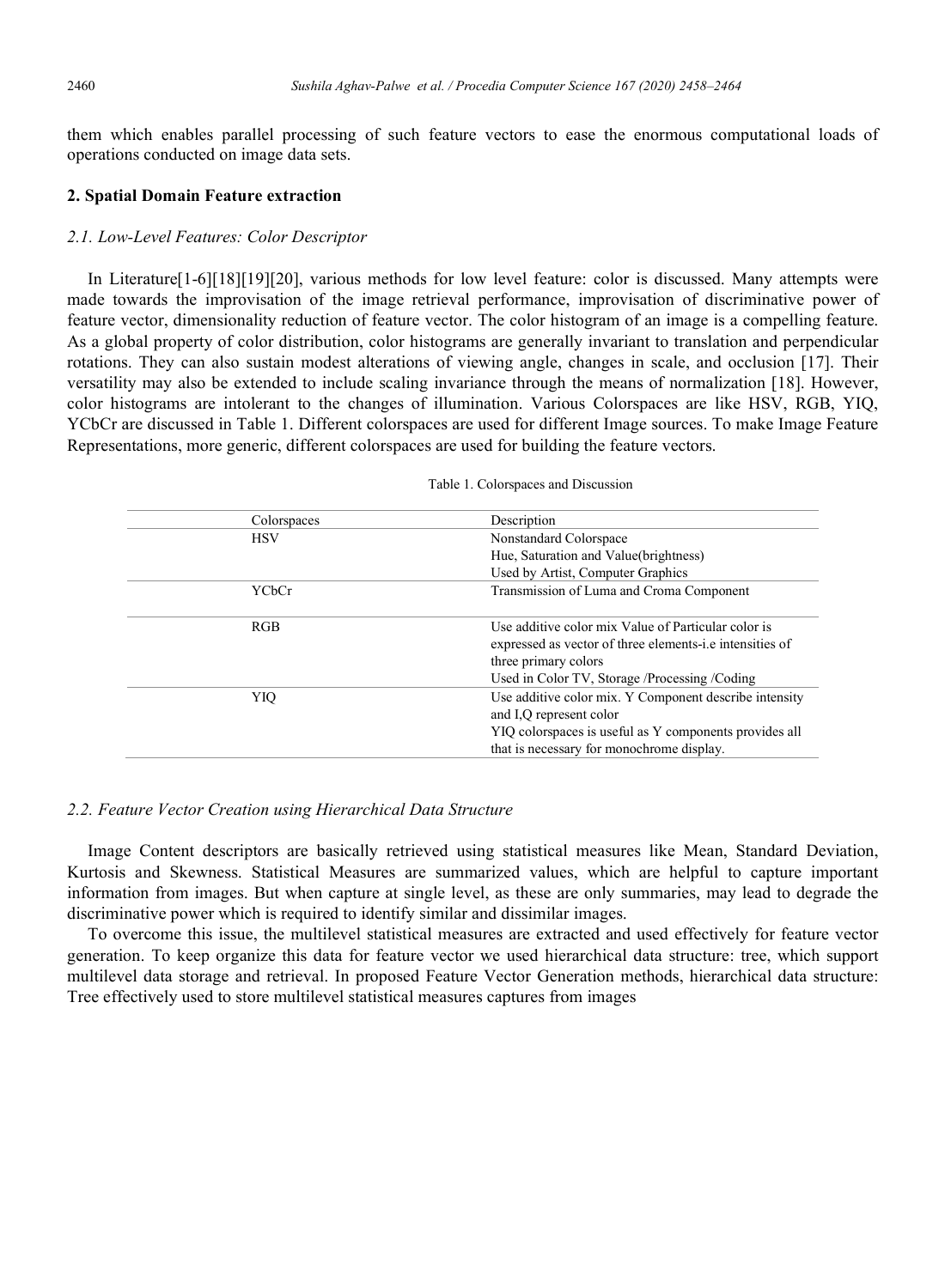

Fig. 2: Hierarchical Data Structure for Feature Vector on Spatial Domain Images

As shown in Fig.2, Tree Data Structure is used for Feature Vector Creation on Spatial Domain Color Images. Here,

SM= Statistical Measure, SM CP=Colorplanes SML=Statistical measure at Left Node SML=Statistical measure at Right Node

Statistical Measures are calculates level-wise in cascades manner. Binary Tree is effectively used for organization of Level wise calculations.Table 2 Shows Sample Feature Vectors , with FV Size and Dimensionality Reduction. For N level tree the dimensionality of feature vector is 2n -1, where n is the Level of Tree.

|                               | Table 2. Feature Vectors and Dimensionality Reduction |                                    |  |
|-------------------------------|-------------------------------------------------------|------------------------------------|--|
| FV Name                       | <b>FV</b> Size                                        | <b>FV</b> Reduction                |  |
| $F$ C Px STD for $x=1,2,3$    | $2n - 1$                                              | $128*128 \rightarrow 2^n - 1$      |  |
| F C Px Kurtosis for $x=1,2,3$ | $2n - 1$                                              | $128*128 \rightarrow 2^n - 1$      |  |
| F C Px Mean for $x=1,2,3$     | $2n - 1$                                              | $128*128 \rightarrow 2^n - 1$      |  |
| $F$ C Px Skew for $x=1,2,3$   | $2n - 1$                                              | $128*128 \rightarrow 2^n - 1$      |  |
| F C Pall                      | ${2n-1}$ *3                                           | $128*128 \rightarrow 2^{n} - 1$ *3 |  |

Discriminative Power of these feature vector is good as it holds multilevel statistical measures calculated on Image. Tree level can grow upto n=5, or growth will be terminated when parent and child node of the tree hold same data or no of samples for further calculation is less than 70.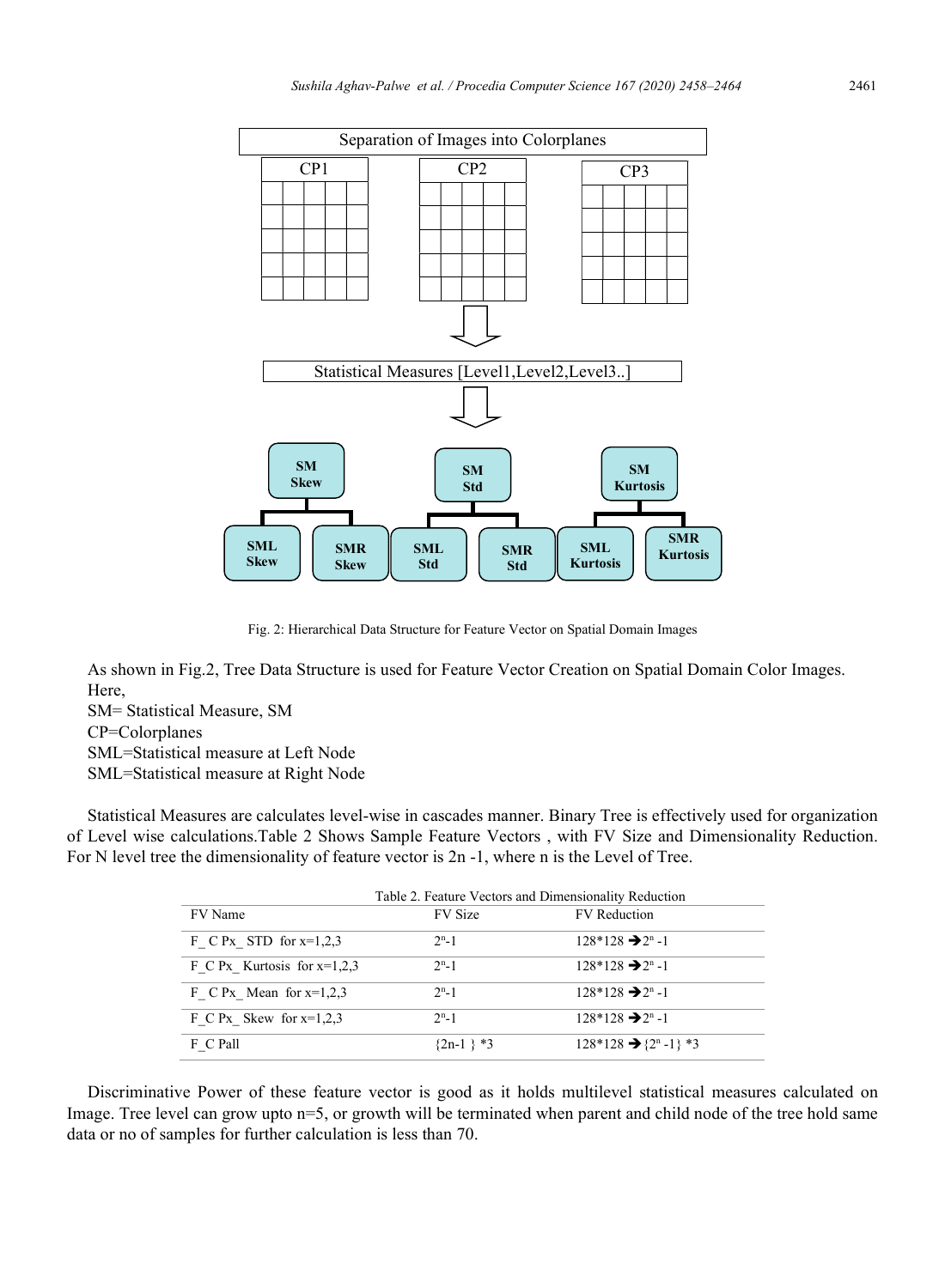#### 3. Image Database Creation

For Offline CBIR, two data storage are required, one is to store for all calculated feature vectors, another is to store the actual image data. Feature vectors are calculated offline and stored in database. For online CBIR, Feature vectors for input image and database images are calculated online, and results of Image retrieval is display based on similarity of feature vectors. Online CBIR required less data storage but high computing power. To process Online CBIR, the requirement is parallel execution of Task of CBIR like FV generation, Similarity Checking. With hierarchical data structure for FV, it supports parallel execution of FV creation task.

To check the performance of the system. 1000 image data is considered from WANG image database. Performance is analysed for different feature vectors and colorspaces. 1000 Images of 10 different classes are tested for performance measurement.10 classes of images with 100 images of each class, are considered. 4 Feature vectors are created for each Image. Image retrieval is tested for each.

## 4. Performance Measurement

Performance of the system is analysed using the Precision Measure of Retrieval. As shown in Eq, 1 precision Measure is used to check the no.of images retrieved out of total no. of retrieved Image.

$$
Precision = \frac{x = no of \text{images correctly retrieved}}{y = Total no of retrieved \text{ images}} \tag{1}
$$

Euclidian Distance is used to check the similarity of Feature Vectors. For testing 10 random images are selected from image database and submitted for performance evaluation.



Fig. 3 Performance of Image Retrieval for Different Tree Levels and Feature Vectors for RGB colorspaces

As shown in Fig, 3, Precision Graph comparing Feature vector created using RGB colorspaces and with different levels of tree used for various feature vectors. All feature vectors are evaluated separately. It is observed that, as we use multiple levels of tree, we are getting feature vector with increased discriminative power. Retrieval rate is increased as FV size if increased.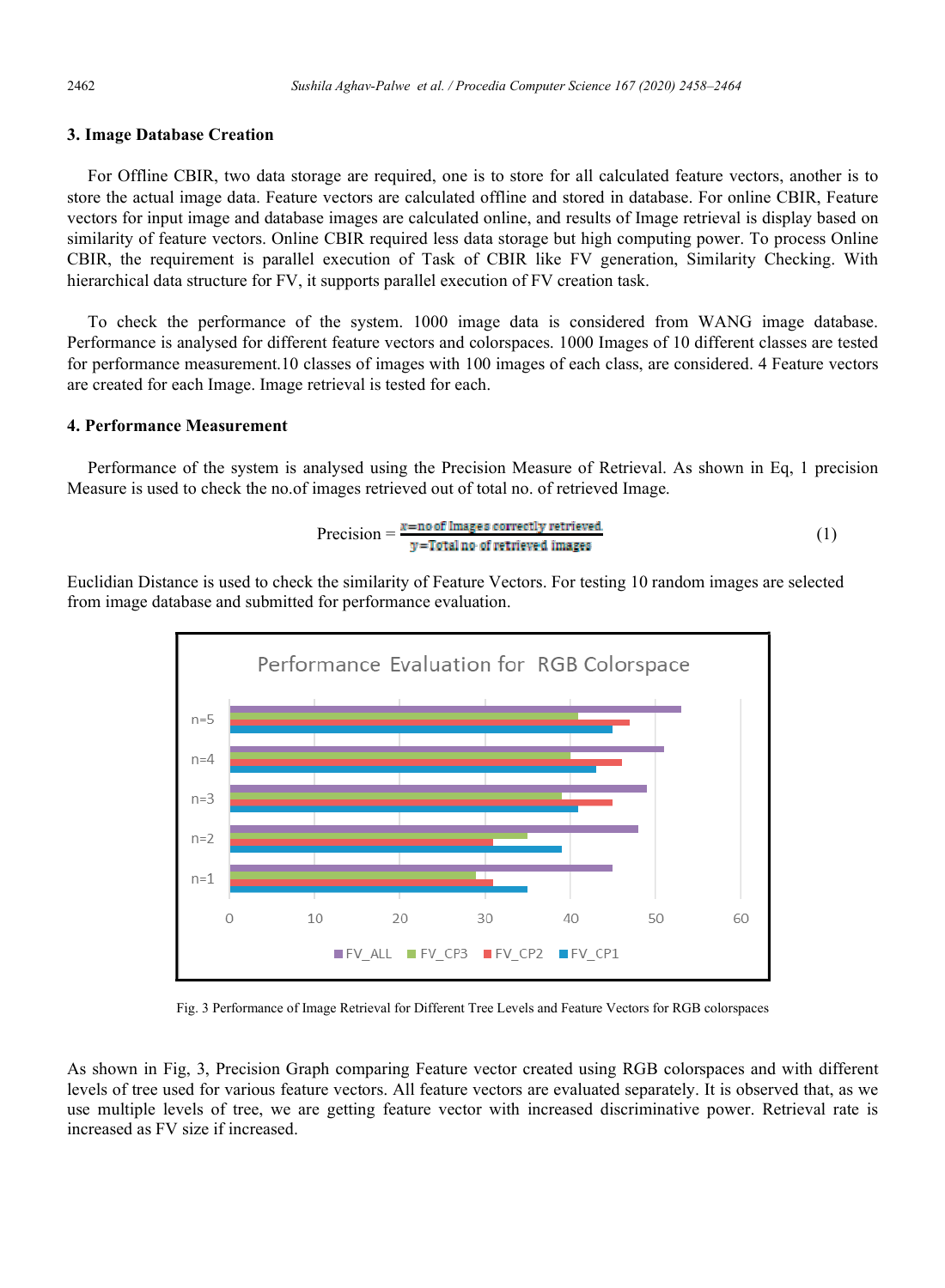

Fig. 4 Performance of Image Retrieval for Different Feature Vectors based on Statistical Measures for RGB colorspaces for FV\_ALL

As shown in Fig, 4, Precision Graph comparing Feature vector created using RGB colorspaces with FV\_ALL and with different statistical measures used for various feature vectors. All feature vectors are evaluated separately. It is observed that, Standard Deviation and Kurtosis provide better retrieval performance as compared to Skew and Mean.

#### 5. Conclusion

Targeting towards feature vector size reduction, statistical measures are proved as best tool for image representations as these measures provide essential values, which optimally represent Image in Feature Vectors. But with these few set of values there is always harming to reduce the discriminative prove of feature vector. Reduction of discriminative power leads to reduction of retrieval rate. To handle this, an approach for feature vector creation using data structure, tree is used. Multilevel Statistical Components are calculated and stored in Feature Vector organized as tree structure. It has been observed that feature vector for multilevel statistical components, proved better than the linear feature vector. As we increase the levels of the tree the performance of approach is also improved. Another important aspect about hierarchical data structure for Feature Vector is to enable image retrieval for parallel execution. Low level Color Feature effectively used in Spatial Domain for performance analysis. As a result of this approach feature vector dimensionality is achieved with improved discriminative power. Feature vector with Level 5 Tree provides better performance than  $n=1$ ,  $n=2$ ,  $n=3$ . Feature vector using Tree structure is cable for Parallel execution. It will be the future scope of this work.

#### References

- [1] H. B. Kekre, Tanuja K. Sarode, Sudeep Thepade, (2009) Image Retrieval using Color-Texture Features from DCT on VQ Code vectors obtained by Kekre"s Fast Codebook Generation", *ICGST International Journal on Graphics, Vision and Image Processing, GVIP*, 9(5): 1-8
- [2] H. B. Kekre , Sudeep D. Thepade, (2009) , "Improving the Performance of Image Retrieval using Partial Coefficients of Transformed Image", *International Journal of Information Retrieval* ,2(1):72-79
- [3] A. K. Jain, A. Ross, S. Prabhakar (2004) "An Introduction to Biometric Recognition", *IEEE Transactions on Circuits and Systems for Video Technology*, 14(1)
- [4] Phillips P., McCabe R, and Chellappa R.(1998), *"Biometric image processing and recognition",* Proceedings of European Signal Processing Conference